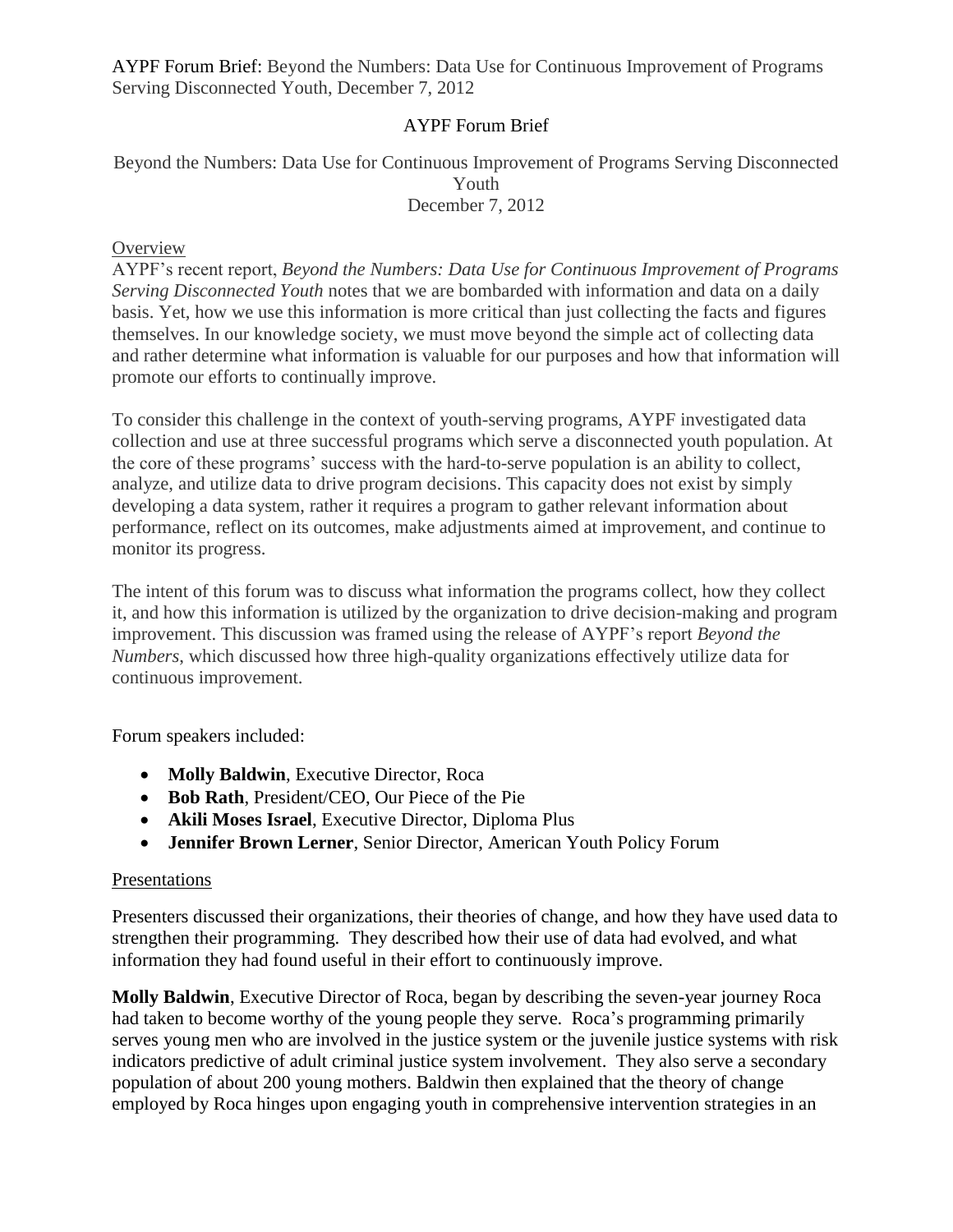effort to sustain positive life skills and employment. The Roca model is a four year program, with two years of intensive intervention and two years of follow-up. Due to the nature of the high-risk population served Roca engages in extensive, relentless outreach to ensure that the participants continue to participate in the program.

Baldwin concluded her presentation by discussing the role of data in organization-wide decision making. She said that data has helped Roca run its programming for youth who do not always show up, and that Roca tracks the efforts it takes to keep the participants engaged. Baldwin also provided concrete examples of how data had been used to improve programming at Roca. Baldwin mentioned that in a review of the data collected the numbers suggested that their former program model with three years of intensive intervention fell short of providing youth with sustained behavior change, and in some cases, caused regression into old habits. She said that these insights informed the organization to change their model from a three-year to a two-year timeframe for intensive intervention, which has been more successful.

**Bob Rath**, President/CEO of Our Piece of the Pie (OPP) described OPP's Pathways to Success model. He provided an overview of OPP in context of Hartford, Connecticut, which has the largest racial achievement gap of any state in the country. Rath then provided an overview of the guiding principles for OPP, which are to place the youth first; build relationships throughout the community; and to focus on positive results. He then reviewed the major fields of practice which OPP touches upon, including education, workforce development, and youth development. Rath next detailed the OPP model, and described how each student is paired with a youth development counselor. Since the expected outcomes for every student are to gain a post-secondary credential and employment, OPP students work together with their assigned counselor to create their individualized youth development plan which includes preparation for education and the workforce.

Rath concluded his presentation by providing context as to how OPP has used data to inform program improvement. As an organization, OPP has focused on what has proven successful, and Rath has ensured that program staff employ these best practices to foster success with each student. The data shows that this process has produced results, with OPP successfully engaging nearly 3,000 disconnected youth, with 61 percent obtaining a post-secondary credential and over 80 percent retain employment for at least one year.

**Akili Moses Israel**, Executive Director of the Diploma Plus network of schools, began her presentation by describing the Diploma Plus national network, which provides alternative high schools, usually for students who are over-aged and under-credited. The goal of Diploma Plus is to ensure that these at-risk youth work toward a high school diploma and graduate college and career ready. Moses Israel then described the population served by Diploma Plus, comprised mostly of students who have failed classes and/or are behind grade level. As a means to ensure quality across the national network of 17 schools across six geographic regions, Diploma Plus provides several supports to schools. These supports include Implementation Coaches which provide guidance to school leaders in the continued work of full implementation of the Diploma Plus model, as well as Network Directors, which work across several schools within a geographic region to serve as a liaison to the school districts. Alongside these supports, Diploma Plus teachers work to integrate a competency-based curriculum which provides students multiple ways to demonstrate mastery of content. This, along with a focus on college and career readiness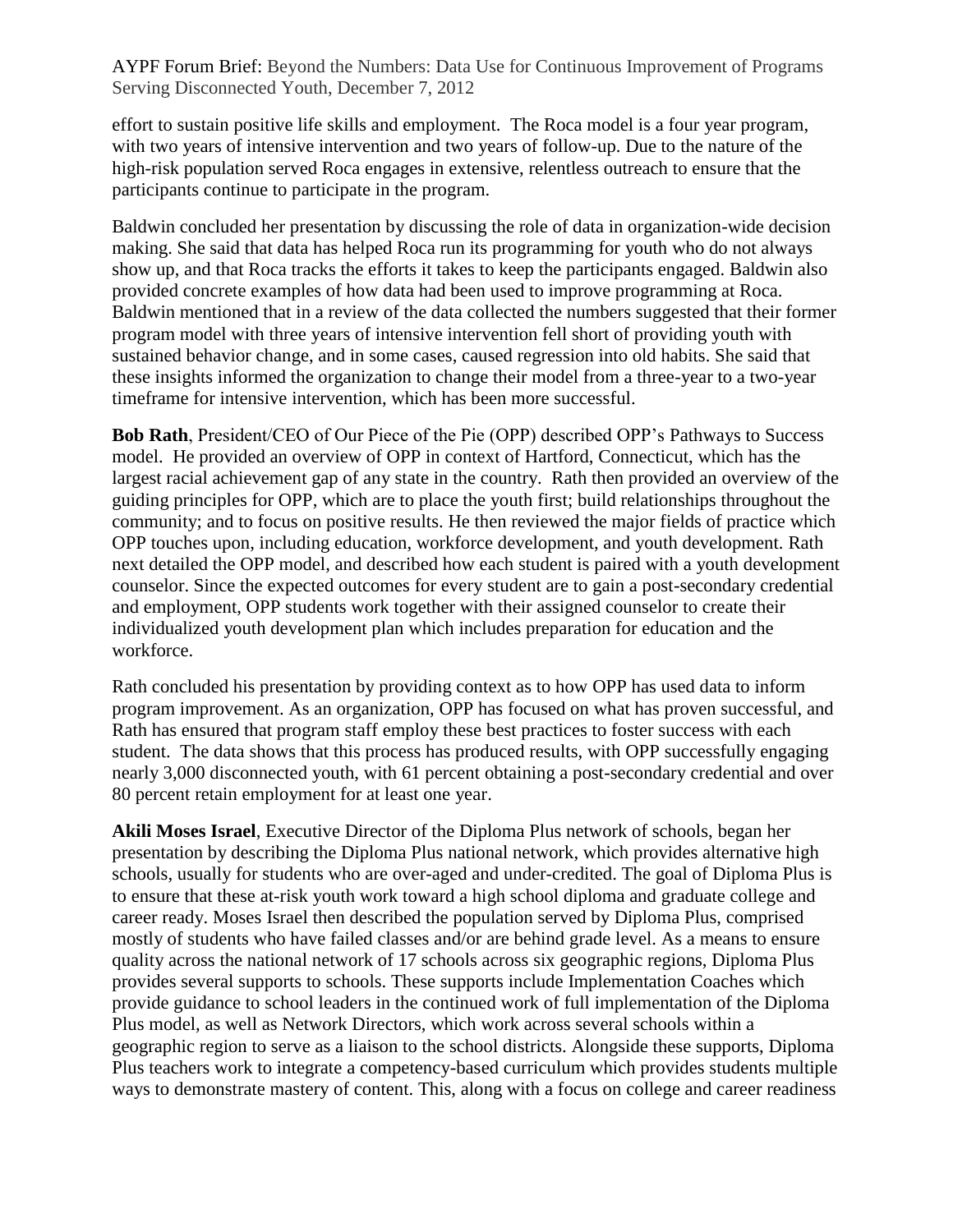provides the foundation of the Diploma Plus model. Moses Israel concluded her presentation by describing the important role data collection and use has within the organization. She said that the Diploma Plus national network looks at outcome data to best see how students are advancing in their course of study. They implemented more predictors to catch students before they fall, and ensure student growth and support. They found that they needed a cultural shift when it came to data, because many staff members were very data-phobic at the beginning.

## Panel Discussion

Jennifer Brown Lerner, Senior Director of the American Youth Policy Forum asked how the presenters had developed their theories of change, how they used data, and what they have meant to the organizations and programs.

Rath noted that the theory of change is essential for an organization to understand how it intends to achieve its goals. He acknowledged that an organization cannot know if it is doing harm if it does not have a theory of change. In order to continuously improve a program, Rath said an organization needs to understand what it aims to accomplish, and to create a comprehensive plan that is based upon those outcomes. Moses Israel agreed, and added that a primary focus of Diploma Plus is to ensure that the data collection and program development process mirrored what is relevant to the schools.

Each organization was then asked how they were able to achieve staff buy-in when faced with the challenge of increased data collection and use. Rath said that OPP staff were able to see the strong connection between their day-to-day responsibilities and the data that was to be collected. For example, while youth workers are required to document their interactions with the youth participants which takes time, they ultimately find value in how this data is used by the organization's leadership to inform decision making. In Rath's view, the role an organization's leadership is to help bridge the gap between front-line staff and data, and to popularize data use within the organization as a flashlight, not a hammer. Moses Israel added that Diploma Plus worked hard to make sure that staff were comfortable with data, providing periodic trainings and including staff in the data collection and analysis process. She found that a lot of staff were uncomfortable with data at first, but through professional development, became more comfortable. Throughout the entire national network, leadership made sure that everyone saw how data could help them, and held summer institutes to compare data throughout the network. Baldwin emphasized that the leadership at Roca embraced data from the beginning. When they transitioned to daily data entry for frontline staff, they had to be clear to all staff that it was necessary to ensure program improvement, and leadership was committed to regular entry as a means for staff to see the outcomes of their efforts.

Lerner also asked how the panelists built the capacity to deal with internal data needs as well as the external accountability necessary for funders. The panelists agreed that at a certain point, you just have to account for the needs of both. Baldwin noted that Roca has been very careful to not take funding that would take them off message, but to follow the needs of the funders when necessary. Moses Israel said that because it is a nation-wide network, Diploma Plus has built a glossary so that data can be compared across the country, even if it is collected differently.

Lerner also asked what the next steps for each organization are, with regards to data use and collection. Rath wants OPP to use the data to see how they can improve their graduation and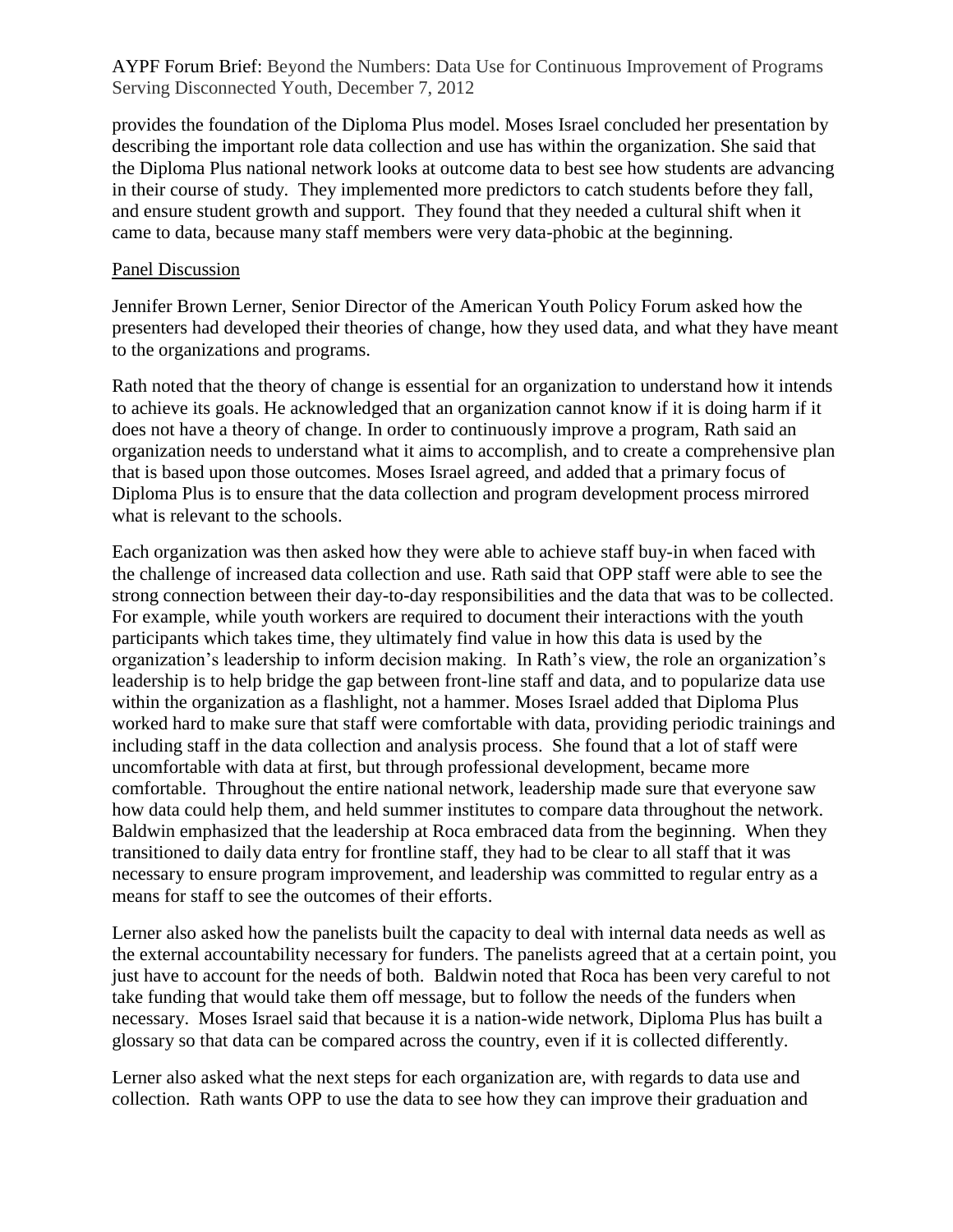employment numbers. He said that while OPP is effective at reaching 80 percent of its participants, they need to investigate why their model is not working for the remaining 20 percent of the population, and to make the necessary adjustments. They are also trying to become more efficient with their delivery. Moses Israel mentioned that Diploma Plus is in the process of implementing a new data system which will minimize the data entry burden on teachers and provide a clearer picture of the entire national network of schools. Data has also been used to ensure fidelity to the Diploma Plus model. In assessing the outcomes of each school, Diploma Plus national network leadership has identified the schools that were not doing well and provided time and resources to improve these schools. Those schools that were unable to improve were removed from the network, and by decreasing the number of schools in this manner, Moses Israel noted that Diploma Plus has a clear focus of quality over quantity. Baldwin noted Roca's focus on daily data entry, requiring youth workers to record at least 80 percent of their required two to three contacts with each youth per week.

#### Question and Answer Period

Forum attendees had an opportunity to ask the presenters a few questions. The first questioner asked the presenters to talk more about how they assess their students. Moses Israel noted that it is difficult to correlate the state assessments with their own assessments. Diploma Plus works to train the teachers to better assess their students. They use project assessments to show mastery of knowledge and to relate the subjects to the real world. Diploma Plus gives students narrative report cards that show progress and help the students raise their confidence. They translate these report cards to the GPA scale, when necessary for the schools. Baldwin discussed the initial assessment of youth which includes their educational background, involvement in the justice system, and employment history to ensure that they are high enough on the risk spectrum for Roca programming to be beneficial. Once in the program, they use benchmark assessments to keep the youth on track. Roca has also developed a workforce readiness assessment to keep the youth focused on employment. Rath explained that OPP uses several indicators to assess students, for example levels of parental engagement to assess students in its Opportunity High School. He also mentioned that OPP has developed a career competency assessment to show employers that alumni of OPP are qualified candidates.

Another participant asked how many staff each organization has devoted to data. Roca has one full-time data manager, one full-time computer technician, and two part-time people dedicated to data collection. All staff also perform data entry on their own. OPP has two full-time senior staff working on data, and is adding one part-time employee. Diploma Plus's Executive Director analyses data. They hired a data manager to chase down the data, but that job has now been added to other staff duties. Data is considered a whole-staff effort at Diploma Plus.

The next question focused on what programs are emerging from the data in schools. Moses Israel described how Diploma Plus helped New York Metro regional network improve its career education by using the model from Diploma Plus Schools in California, where discussion and consideration of career training is integrated into all classes.

Another questioner asked if the panelists had worked with the employment community to see what is needed to best train the participants for attainable employment. Baldwin noted that, due to the population served at Roca, they focus on realistic programming for careers where felons can be hired. They are also working on partnerships with organizations that will hire Roca